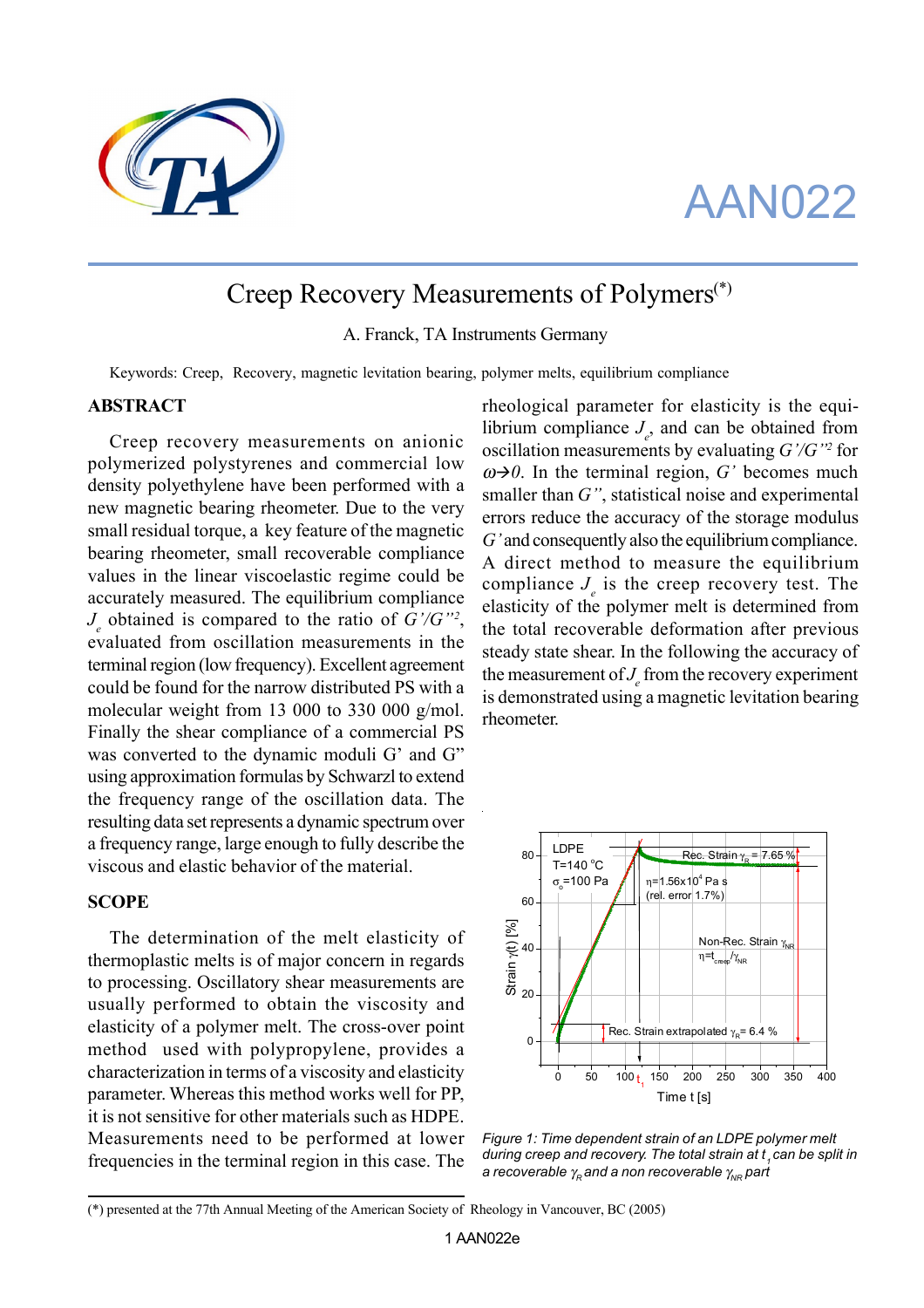SHEAR CREEP COMPLIANCE AND RECOVERABLE COMPLIANCE



*Table 1: Compliance, Recoverable compliance and Equilibrium compliance*

## **THE CREEP RECOVERY TEST**

### **Theoretical consideration**

In a shear creep recovery experiment, a constant torque is applied to the sample and the resultant deformation measured as a function of time and applied stress. At a time  $t<sub>i</sub>$ , the torque is removed and the material recovers. The time and stress dependent recoverable shear deformation is the difference between the maximum deformation  $\gamma$ (*t*<sub>*l*</sub>) and the shear deformation at  $\gamma(t)$  with  $t > t_1$  (Figure 1). The total recoverable deformation  $\gamma_R$  for  $(t-t)$  $\infty$  is a measurement of the materials elasticity i.e. the mechanical energy stored in the sample during the creep phase. The total recoverable strain normalized with the applied stress, is referred to as equilibrium compliance *Je =* γ*R/*<sup>σ</sup>*<sup>o</sup>*



*Figure 2: Effect of the residual torque on the recoverable deformation and criterion for the applicability of the creep recovery test.*

Phenomenologically, the time dependent strain in a creep test can be described as  $\gamma(t) = \gamma_o + \gamma_r(t) + \sigma t/\eta$ . For polymer melts,  $\gamma$  can be neglected and for  $t \rightarrow$  $\infty$ , only the viscous term contributes to the deformation (1). Normalized with the applied stress  $\sigma_{\rho}$ , the compliance *J*(*t*), (see table 1.) is obtained. *J<sub>R</sub>* is the total recoverable deformation and ψ*(t)* the delayed elasticity function.  $\psi(t)$  is 0 at time zero and 1 for  $t \rightarrow \infty$ . The recoverable deformation  $\gamma_r(t)$ obtained during the recoil experiment at  $t > t<sub>1</sub>$ , is the difference of the strain  $\gamma(t)$  at time  $t_1$  and the strain  $(\gamma(t) - \gamma(t-t))$  for  $t > t_1$ , assuming  $\gamma(t)$  is the linear viscoelastic response of the material and the sample recoil is only driven by the elasticity of the material. If steady state has been reached during the creep phase of the experiment (the viscosity term dominates and  $\psi(t)=1$ , the recoverable deformation  $\gamma_R(t)$  =  $\sigma_o(J_o + J_R) = \sigma_o J_e$  for  $t \rightarrow \infty$ . The total deformation  $\gamma(t)$  can be divided into a recoverable  $\gamma$ <sub>*R*</sub> and a nonrecoverable  $\gamma_{NR}$  deformation. The recoverable part relates to the material's elasticity, the non recoverable part to the viscosity.

# **Benefit and limitation of the recoil experiment**

In theory, the creep recovery test is the most direct measurement of material's elasticity. Practically however, it is impossible to isolate the sample such that only the energy storing mechanisms in the material are the driving the sample during recovery. The sample is held by the test fixtures and those are supported by a bearing. The bearing is not frictionless and generates residual torques, which are disturbing the recovery phase. The testing limit of the recovery test method is reached, when the deformation due to residual torque is on the order of magnitude of the recoverable deformation. The residual torque superposes a continuous flow on the material's recovery, increasing or decreasing the strain depending on the direction of the parasitic torque (Figure 2).

In order to quantify the operation range of the instrument and the applicability of the creep recovery test, a criterion for evaluating recovery tests has been formulated<sup> $(2)$ </sup>. The assumption is that the ratio of viscous to recoverable deformation has to be equal or smaller than 0.01 (less than 1 %) after a recovery time  $(t-t)$  equivalent to a maximum material retardation time. With  $\eta_o J_{eo} = \tau_{max}$ , the above criterion reduces to a simple relation, stating that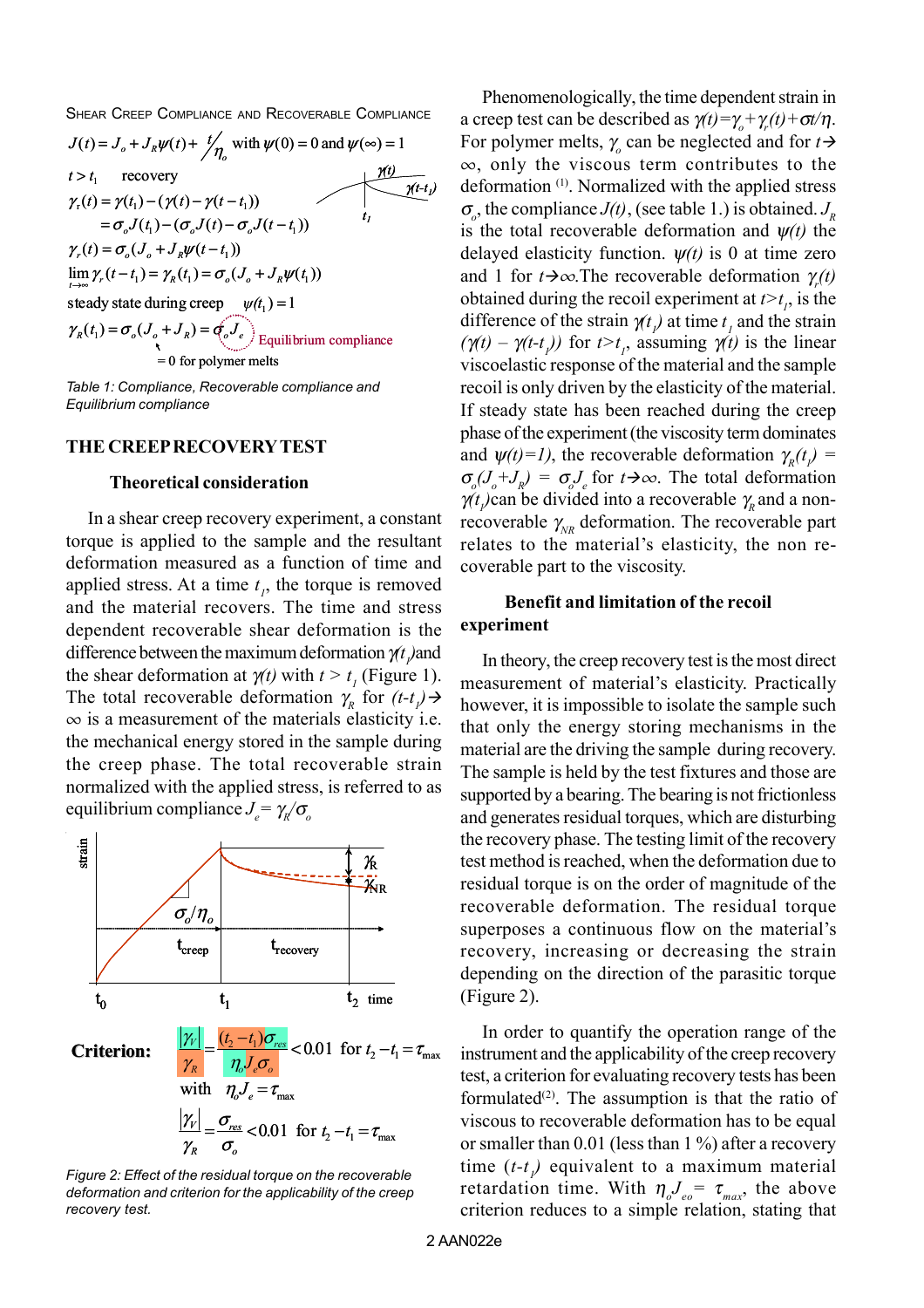

*Figure 3: Residual torque of a typical AR-G2 bearing before and after mapping.*

the residual torque must be no grater than 0.01 times the torque applied during the creep phase (Figure 2).

Note that the equilibrium compliance can be obtained only, when the creep time is longer than the longest material's retardation time  $(\psi(t)=1)$ . The recovery test has to last double the time of the creep, so the effect of small residual torque contributions can be measured and corrected for. For measurements within the linear viscoelastic region, the stress has to be chosen such that a maximum shear of 1 is not exceeded during the creep phase.

# **EXPERIMETAL**

# **CMT rheometer with magnetic levitation thrust bearing**

The creep recovery test is the native test for the CMT or stress controlled rheometers. In the early rheometers, a constant torque was applied during creep and removed during recovery in an open loop (no feedback). As such, no external forces except inertia and bearing friction were present. In order to improve the operation range, in today's rheometers the residual torque is actively compensated in a closed loop control. The method to measure residual torques in a bearing is referred to as "mapping". The mapping is applied during the recovery phase to correct for the imperfections of the support bearing, eliminating a substantial part of the residual torque contributions and as such increasing the torque range and improving the lower torque performance. A typical, good quality bearing generates a sinusoidal residual torque curve, an example of which is shown

in figure 3. Mapping removes this periodic variation of the torque. The residual torque is a strong function of the air pressure in the bearing and the imbalance of the shaft and the test geometries. When mapping is applied, the residual torque is reduced to a value in the order of  $+/-$  4 nN m, typical for the AR-G2 rheometer featuring a magnetic levitation thrust and air supported radial bearings.

## **Evaluation of residual torque**

The best approach to validate an instrument and check the residual torque after mapping is to run a creep recovery experiment on a low viscosity Newtonian fluid and measure the drift of the strain during the recoil phase. Since the viscosity of the test fluid is known, the residual torque can be calculated from the slope of the angular position versus time (Figure 4). In the present example a residual torque of 3.3 nN m was obtained. This is in good agreement with what is expected from the mapping results shown in figure 3.

Note also that the residual is not a constant value and varies with position, but on the average should not be larger than the average residual torque after mapping.

#### **Effect of instrument inertia**

At the start-up of the creep experiment, due to the finite mass of the test fixture, a substantial part of the applied torque is used to overcome inertia. With a constant torque applied, the equivalent stress to deform the sample is not available instantaneous, but approaches its final value exponentially, as shown in figure 5. As a consequence, the deformation rate



*Figure 4: Measurement of the residual torque from the drift of the recoverable compliance for a 12 mPa s silicone oil*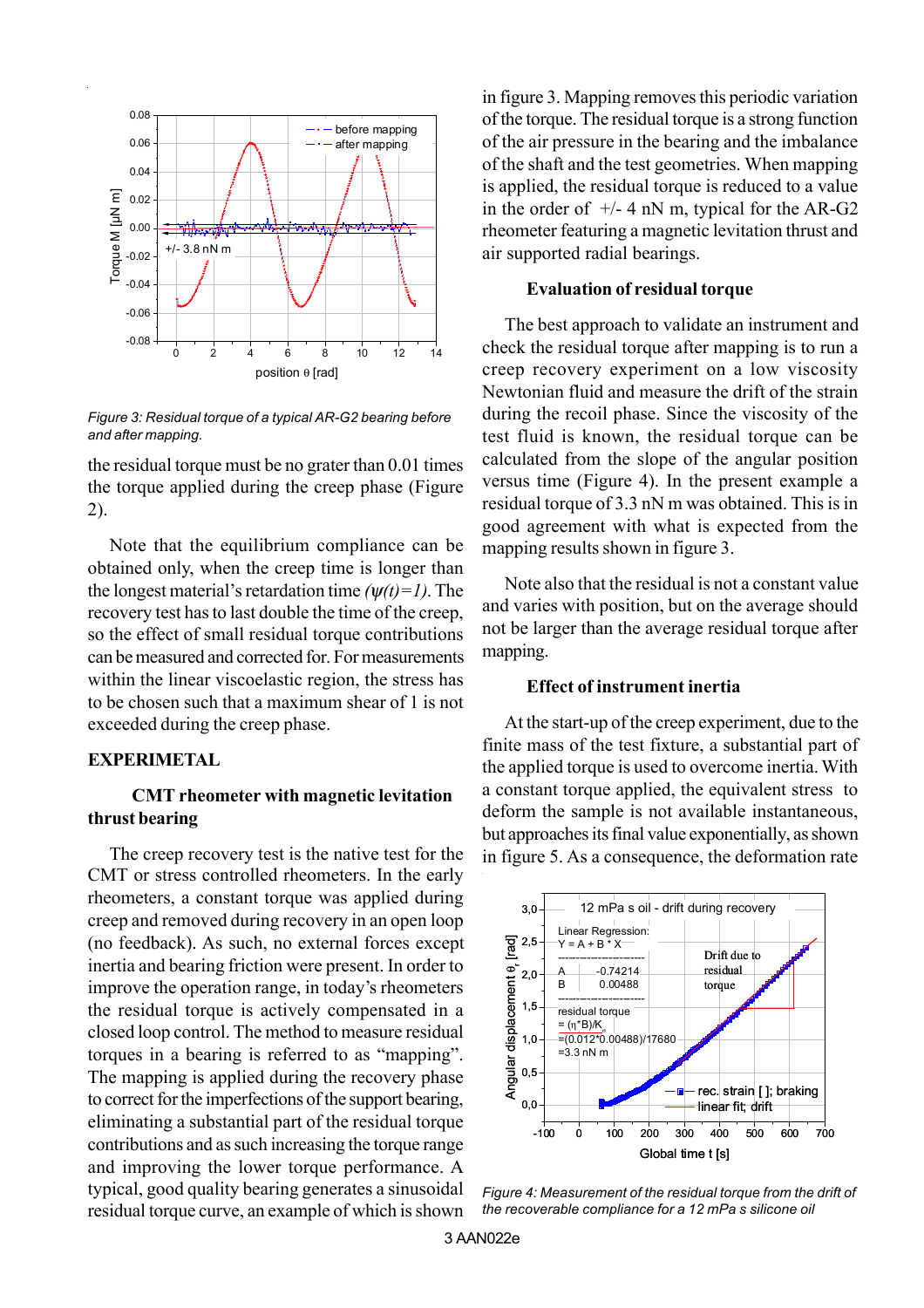

*Figure 5: Influence of the instrument inertia on the system response in the creep and recovery experiment*

increases slowly and the total deformation will be lagging the expected strain γ*(t)*. The energy to overcome inertia is not dissipated, but stored in the momentum of the rotating motor shaft. When the applied stress is removed at the end of the creep test, the fixture momentum is dissipated by the viscous flow of the sample with time. If the momentum of the rotating mass is significant in comparison to the elastic energy stored in the material and the energy dissipation capabilities of the viscous flow, the strain will continue to increase into the recovery zone. The measured recoverable strain will be erroneous and the equilibrium compliance not representative of the material's elasticity.

In order to minimize the inertial effects on the recoverable strain, an inertia braking technique is used to eliminate the momentum of the rotating shaft instantaneously at the beginning of the recoil experiment. Since rotation speed and inertia of the rotating mass are known, the momentum can be calculated and then compensated for by applying the

full instrument torque in the opposite direction for a given period of time (10-50 milliseconds) to stop the motor shaft.

This is demonstrated in figure 6 for 400 mPa s silicone oil. Since a Newtonian oil has no elastic component, the motor shaft is expected to stop dead immediately at the end the creep experiment, if braking is enabled. Without braking, the shaft continues to rotate for approximately 20 strain units before stopping. Low viscous elastic fluids require inertia braking, whereas for high viscosity polymer melts, the error on the recoverable deformation due to inertia usually can be neglected.

## **RESULTS FOR PE AND PS**

Creep recovery experiments were performed on a low density polyethylene LDPE in a stress range from 10 to 5000 Pa at a temperature of 140 °C. The duration of the recovery section did last twice the time of the creep. For the LDPE under investigation, the total recovery is significant in comparison to the total deformation during creep (Figure 7). The applied stresses are ranging from 10 to 5000 Pa. Up to a stress of 1000 Pa, the creep compliance is independent of the stress. At a stress of 5000 Pa, a deviation from linear behavior occurs. Deviation from linear behavior can be seen in the recoverable compliance at a much lower stress of 500 Pa. The recoverable compliance is more sensitive and it is necessary to operate at lower stress in order to stay within the limits of the linear viscoelastic regime.

Much more challenging is testing materials with small values of the equilibrium compliance, such as narrow distributed polystyrene with low molecular



*Figure 6: Recoverable compliance for a 12 mPa s silicone oil with and without braking*



*Figure 7: Creep and recoverable compliance for an LDPE at 140°C, measured in a stress range from 10 to 5000 Pa*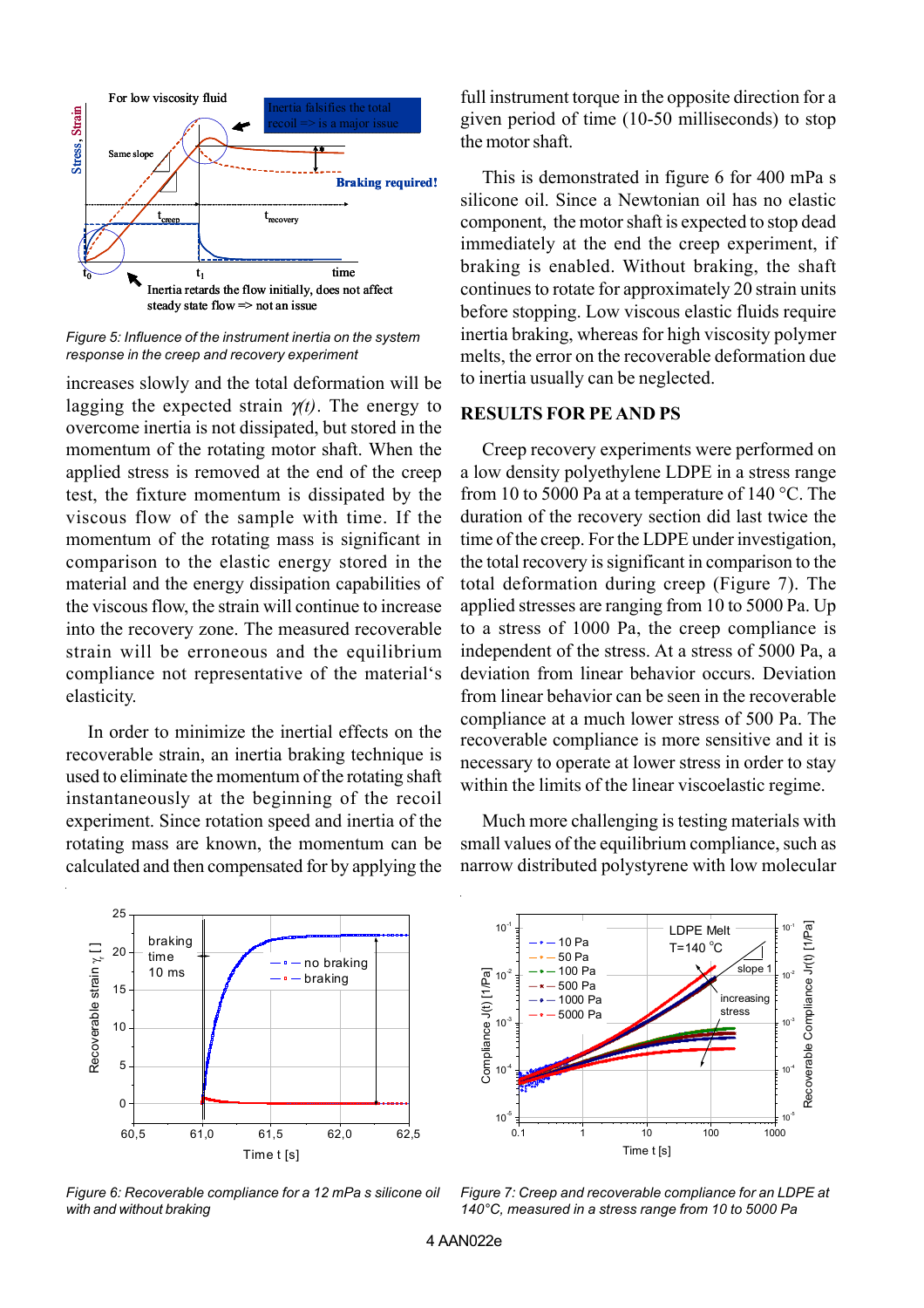|                                     | <b>PS 13K</b> | <b>PS145K</b>        | <b>PS330K</b> |
|-------------------------------------|---------------|----------------------|---------------|
| $M_{\rm w}$ [g/mol]                 | 13 200        | 145 000              | 330 000       |
| $M_w/M_n$                           | 1.06          | 1.03                 | 1.1           |
| $T[^{\circ}C]$                      | 124           | 170                  | 170           |
| Creep: $\eta_0$ [Pas]               |               | 8.8x10 <sup>4</sup>  | $1.8x10^5$    |
| Recovery: $J_{\text{eo}}$ [1/Pa]    | $2.2x10-6$    | $1.1x10^{-5}$        | $1.9x10^{-5}$ |
| Oscillation: $\eta_{\alpha}$ [Pas]  |               | $9.05 \times 10^{4}$ | $2.2x10^5$    |
| Oscillation: $J_{\text{eq}}$ [1/Pa] |               | $1.2x10^{-5}$        | $2.1x10^{-5}$ |

*Table 2: Summary of molecular and rheological parameters for the PS13K, PS145K and PS330K*

weight. Creep recovery measurements were performed on three narrow distributed PS and the results compared to the properties in oscillation. Table 2 summarizes key molecular and rheological parameters of the three polystyrenes; PS145K and 330K are samples with a MW above the entanglement point, PS13K has an MW below the entanglement MW.

All experiments were conducted without exceeding a maximum strain of 1 and a recovery time lasting at least twice the creep time. The figure 8 shows the results for the PS145K with the applied stress ranging from 10 to 10 000 Pa. The creep and recoverable compliance are independent of the stress within the testing range. The equilibrium compliance extracted from the recovery experiment is  $1.1x10^{-5}$ 1/Pa. In order to verify this result, oscillation experiments at small strain were performed at different temperatures in a frequency range from 0.1 to 100 rad/s . The data are represented as a master curve referenced to 170 °C in figure 9. The elastic component was determined from the ratio *G'/G"2* in the terminal region (slope 2 for *G'*, slope 1 for *G")* as a function of frequency and found to be approximately  $1.2x10^{-5}$  1/Pa. With  $\omega \rightarrow 0$ , *G* 'becomes small compared to *G"* as the phase angle approaches 90°. Under these conditions, *G'* is noisy and the ratio of *G'/G"2* as well. A slope of 2 for *G'* cannot be obtained in an experimental acceptable frequency





*Figure 8: Creep and recoverable compliance for the PS145K at 170 °C in a stress range from 10 to 10 000 Pa. Figure 9: Mastercurve of G' and G" for the PS145K at 170 °C*

*Figure 10: Creep and recoverable compliance for the PS330K at 170 °C in a stress range from 30 to 30 000 Pa. Figure 11: Mastercurve of G' and G" for the PS330K at 170 °C*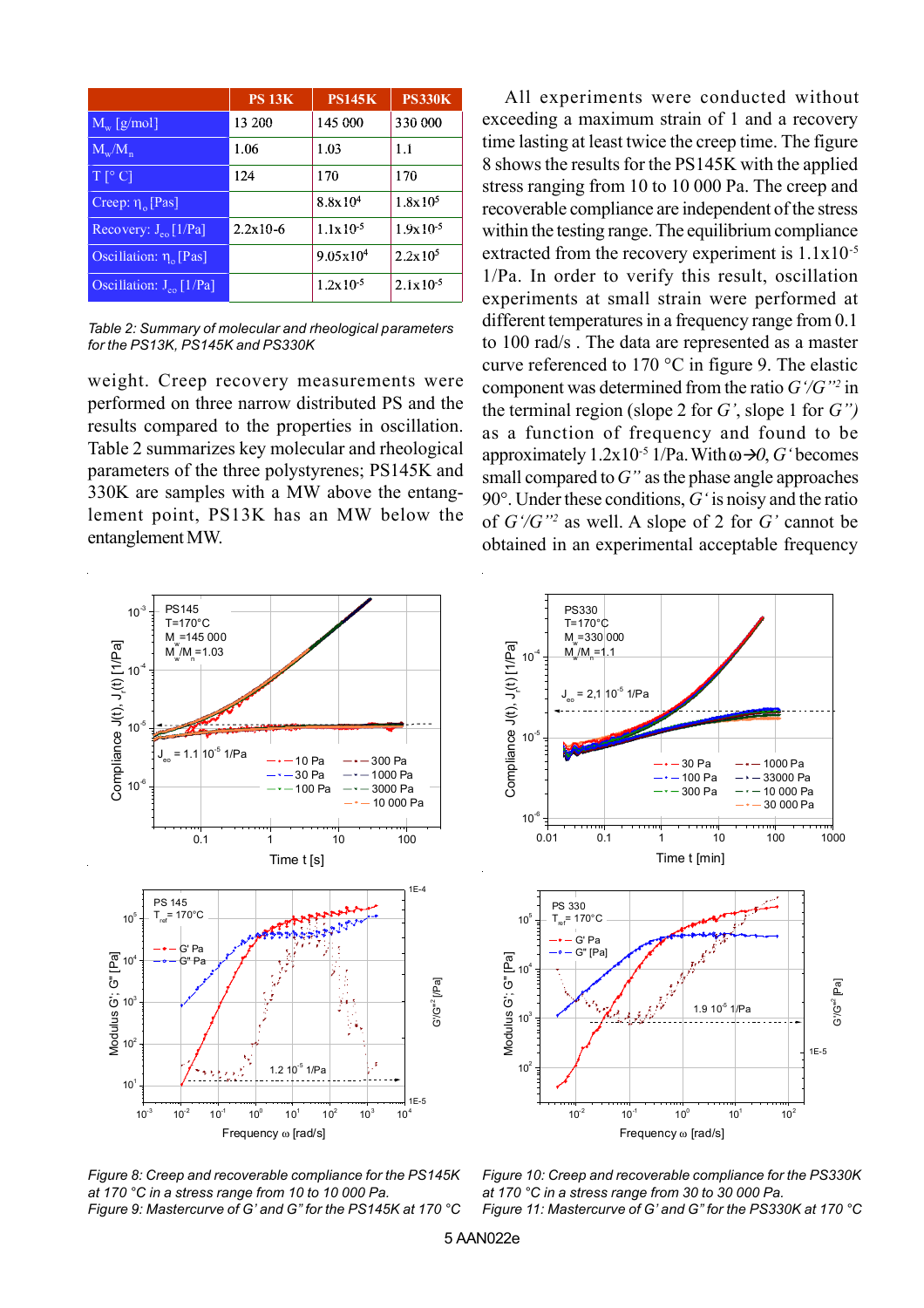

*Figure 12: Creep and recoverable compliance for the PS13K at 124 °C*

for polymers with broader molecular weight distribution. This fact and the uncertainty of the *G'* in the terminal zone are the main reasons, why oscillation measurements are not best suited to measure the equilibrium compliance. The viscosity, calculated from *G"/*ω reaches a plateau (zero shear viscosity) at higher frequency already and therefore is experimentaly much easier accessible in an oscillation test.

For the narrow distributed PS145, *G'* shows a slope of 2 versus frequency already at 0.3 rad/s at 170 °C – thus the  $G'/G''$  ratio obtained at this point coincides very well with the result from the recovery test at the same temperature.

The same analysis has been performed with the PS330K. Whereas the creep compliance remains



*Figure 13: Oscillation data extended with the dynamic moduli G' and G" converted from the creep recovery results in figure 14*

independent of the stress in the range from 30 to 30'000 Pa in figure 10, does the recoverable compliance decrease above a stress of 300 Pa. The equilibrium compliance at the low stress limit is  $2.1x10^{-5}$  1/Pa. The equilibrium compliance  $J<sub>s</sub>$ obtained from the dynamic moduli at a frequency of 0.3 rad/in figure 11 is  $1.9x10^{-5}$  1/Pa. Again good agreement has been achieved between the creep recovery and oscillation experiment. At lower frequency in figure 10, the ratio *G'/G"2* increase due to experimental errors in the measurement of *G'*.

The PS13K (13'000 g/mol) has a molecular weight below the entanglement molecular weight for PS and as such also very little elasticity. The recoverable compliance determined in a recovery experiment (Figure 11) is found to be approximately  $2x10<sup>-6</sup>1/Pa$ , which is slightly higher than the literature



*Figure 14: Creep and recovery of a commercial PS at 170°C*

values $(3)$ . The reason for the discrepancies might be the sample's condition, as the amount of sample available was limited and the preparation of a good sample from powder difficult.

Creep recovery and oscillation experiments complement each other. The oscillation measurement provides the short time response of a material and the creep recovery test the long time response, necessary to determine the equilibrium compliance  $J_e$  and the zero shear viscosity  $\eta_o$ . Within the framework of the linear viscoelasticity, the time dependent compliance can be converted into a frequency dependent compliance or modulus. This has been done and the results are shown in figure 13 and 14 for a commercial PS. The compliance *J(t)* has been converted to *G'* and *G"* data using approximation equations by Schwarz $I^{(4)}$ . The calculated